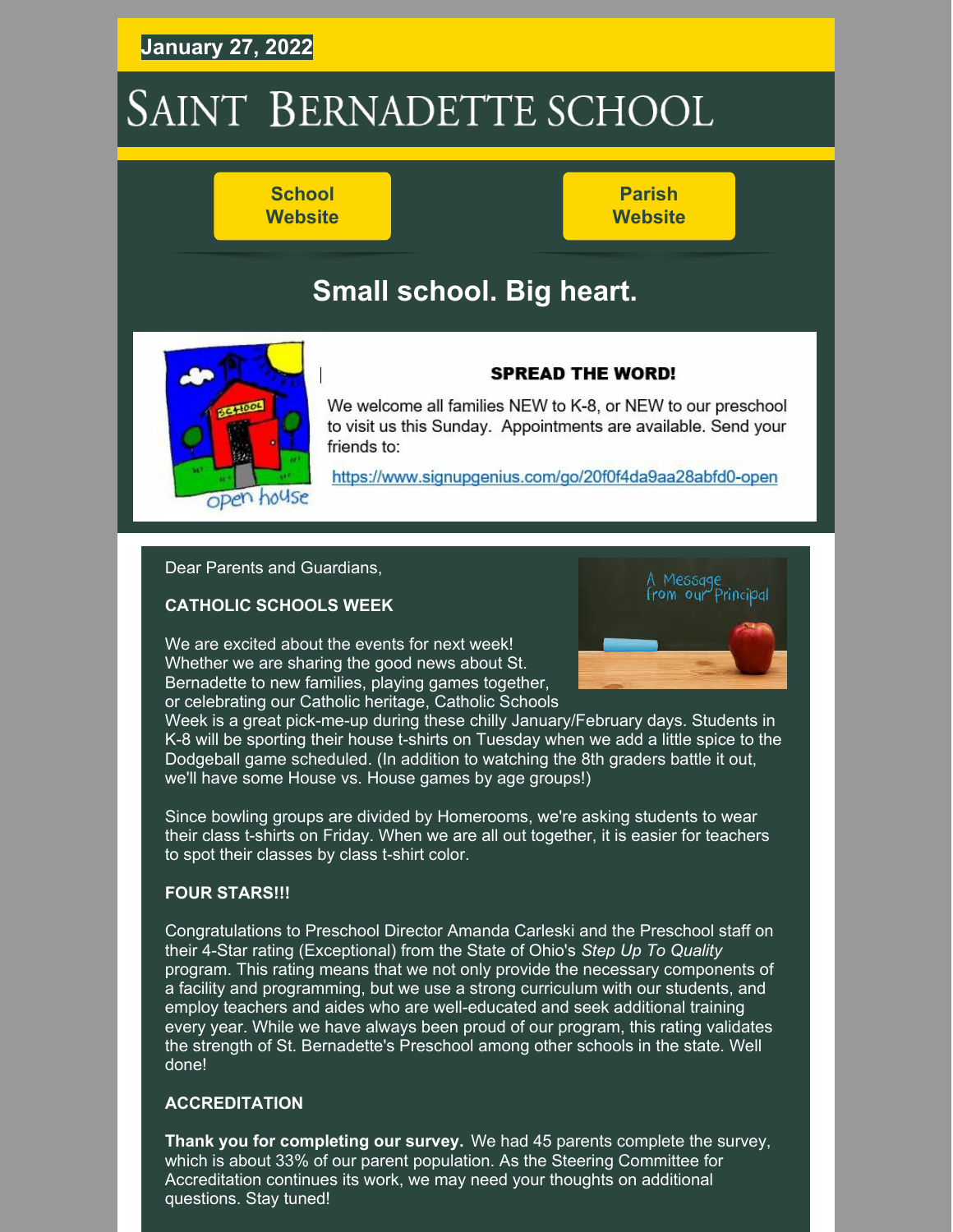### **COVID-19 updates**

New reporting guidelines are coming from ODE which will simplify our administrative lives a little bit. We will now only have to report clusters of infections, which could be family or classroom clusters, to the State of Ohio. I don't have all the details yet, but this is welcome news. Perhaps this is more recognition that school transmission remains lower than in the general population.

If your child is vaccinated, please make sure the Office has that information. Close contacts who are vaccinated do not have to quarantine; we need to know if your child has been vaccinated in the event of an outbreak.

Be sure we are aware of your sick student's COVID status. Please TEST your child if he or she is showing any symptoms. Close contacts who have had COVID in the past 90 days do not have to quarantine, either.

### **GOT MILK?**

Maybe you need some Girl Scout Cookies to go along with it! See the flyer, below.

### **ONLINE REGISTRATION**

The EnrollMe portal for the 2022-2023 school year will open this weekend. Current parents will be able to enroll via Gradelink. You will receive an email when the portal is live.

### **FINDING SCHOLARSHIP MONEY**

The Catholic Education Foundation provides grants to families with financial need. To apply, simply log on to your FACTS account and select "Grants and Aid." Complete your application by February 6 and list St. Bernadette as your school. Priority is on families at the 400% poverty level or below. Flyer: **FACTS Grant and Aid [application](https://stbameliaschool.org/Portals/3/Files/Admissions/Registration/Grant and Aid Assessment.pdf)**

Blessings on your evening,

Mrs. Ingram

P.S. **Go Bengals!** Students are encouraged to dress out and support the Bengals (and the 8th grade), by paying \$1.00 for Bengals Spirit Day tomorrow. Wear accessories, Bengals tops, comfortable pants, but no leggings as pants. It worked last week, and the week before!



### **OPEN HOUSE**

Our annual Open House is *this Sunday*, January 30 from 12-2. The Open House is for families **new** to St. Bernadette's preschool or K-8 program.

New preschool applicants, rising kindergartners, and families who wish to transfer to our school are encouraged to schedule a tour in a specific time slot.

Spread the word! Encourage someone you know to join our St. B community.

**Share THIS LINK with a [friend!](https://www.signupgenius.com/go/20f0f4da9aa28abfd0-open)** (link has been refreshed)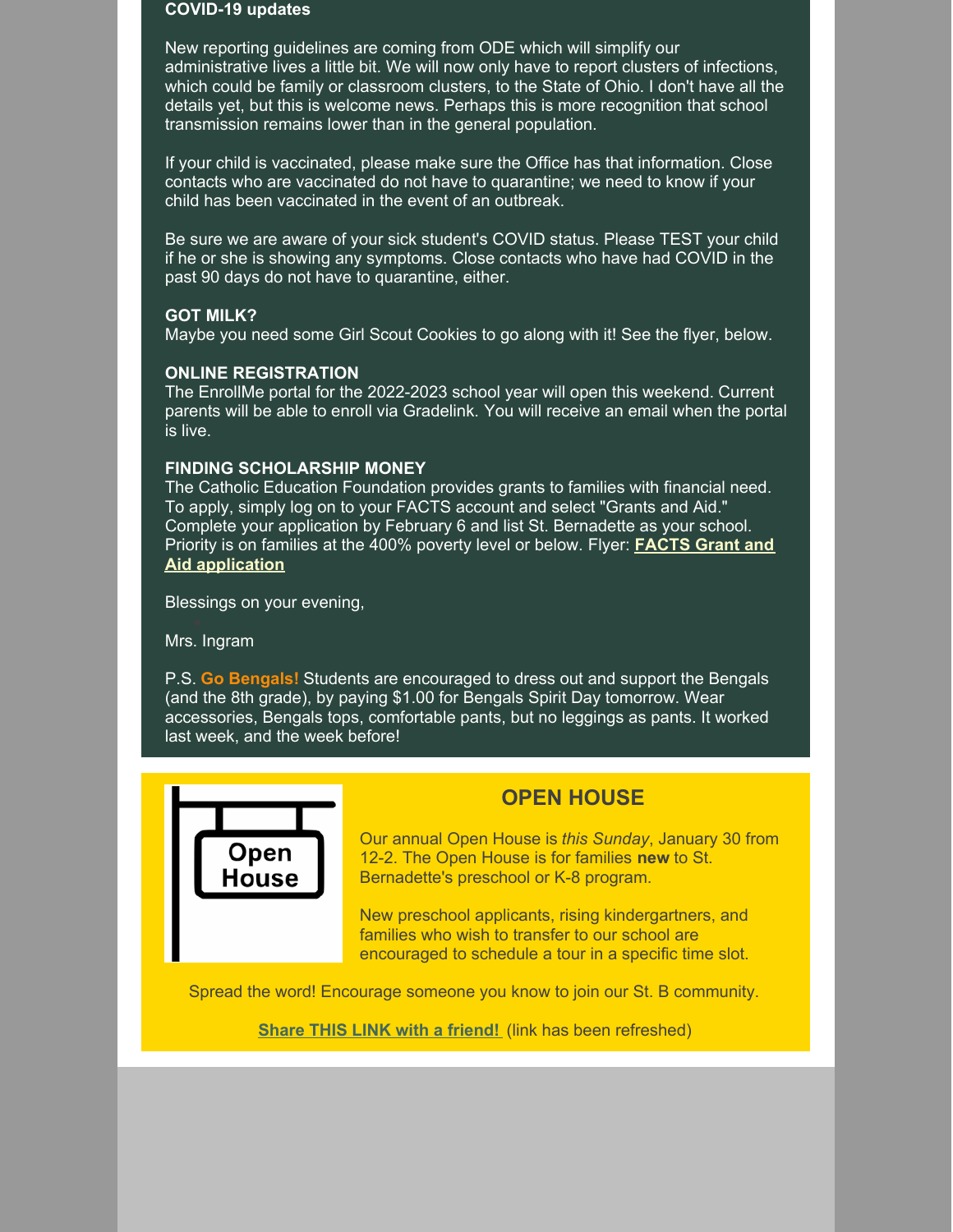

**NOTE: On Tuesday,** February 1st, students should wear their house shirts or house colors with uniform bottoms. On Friday, February 4, students should wear their class t-shirts with comfortable bottoms. They will be bowling that morning so make sure they wear gym shoes.



### **Catholic Schools Week 2022** January 30-February 5

#### **ACTIVITIES FOR CATHOLIC SCHOOLS WEEK**

- Sunday, Jan 30, 2022 Open House from 12-2 by appointment only
- Monday, Jan. 31st (focus on Community)
	- Strong Announcements for CSW in gym at 8:05<br>Police Officers are visiting St. Bernadette to share about their job at 8:30 Families will be dropping off cookies from St. Bernadette to Pierce Township Police and Fire Department as a thank you for all they do!
	- $\circ$ Grades K-3 have an author visiting via Zoom from Pennsylvania at 9:30
- Tuesday, Feb 1<sup>st</sup> (focus on Students)<br>8th Grade Dodgeball Competition 8:15-9:15 Teachers vs. Students
- Fig. Cream for Students at Lunch<br>Tom Sparough (juggler, storyteller, catechist) visits Grades 5-8 @1:00 and<br>Tom Sparough (juggler, storyteller, catechist) visits Grades 5-8 @1:00 and Grades K-4 @ 2:00
- Wednesday, Feb 2<sup>nd</sup> (focus on Nation) Veterans are visiting St. Bernadette via Zoom to share about their job<br>to protect our Nation<br>Living Rosary at 1:45  $\sim$  $\circ$ 
	- Thursday, Feb 3rd (focus on Vocations)
- Career Sharing Day-parents will share their careers via Zoom or video<br>Father Tim and/or other priests, nuns, and/or missionaries will be visiting classrooms or<br>zooming to tell about their vocations  $\circ$
- \*\* Family Fun Night at Beechmont Rollarena tonight FROM 6:30-8:30!\*\*
- Friday, Feb 4<sup>th</sup> (focus on Faculty)<br>GAME DAY with our houses! (8:15-9:15)
- Bring a game to share with your friends!
- 
- Student Appreciation Activity–Bowling at Cherry Grove Lanes (10-12)<br>
> Pizza Lunch and Drinks will be provided for the students courtesy of the PTO (12:30)

Get excited! We will have the best week ever!





١

Please mention your Teacher's Name when ordering and present this flyer to a LaRosa's Team Member at pick up or delivery.

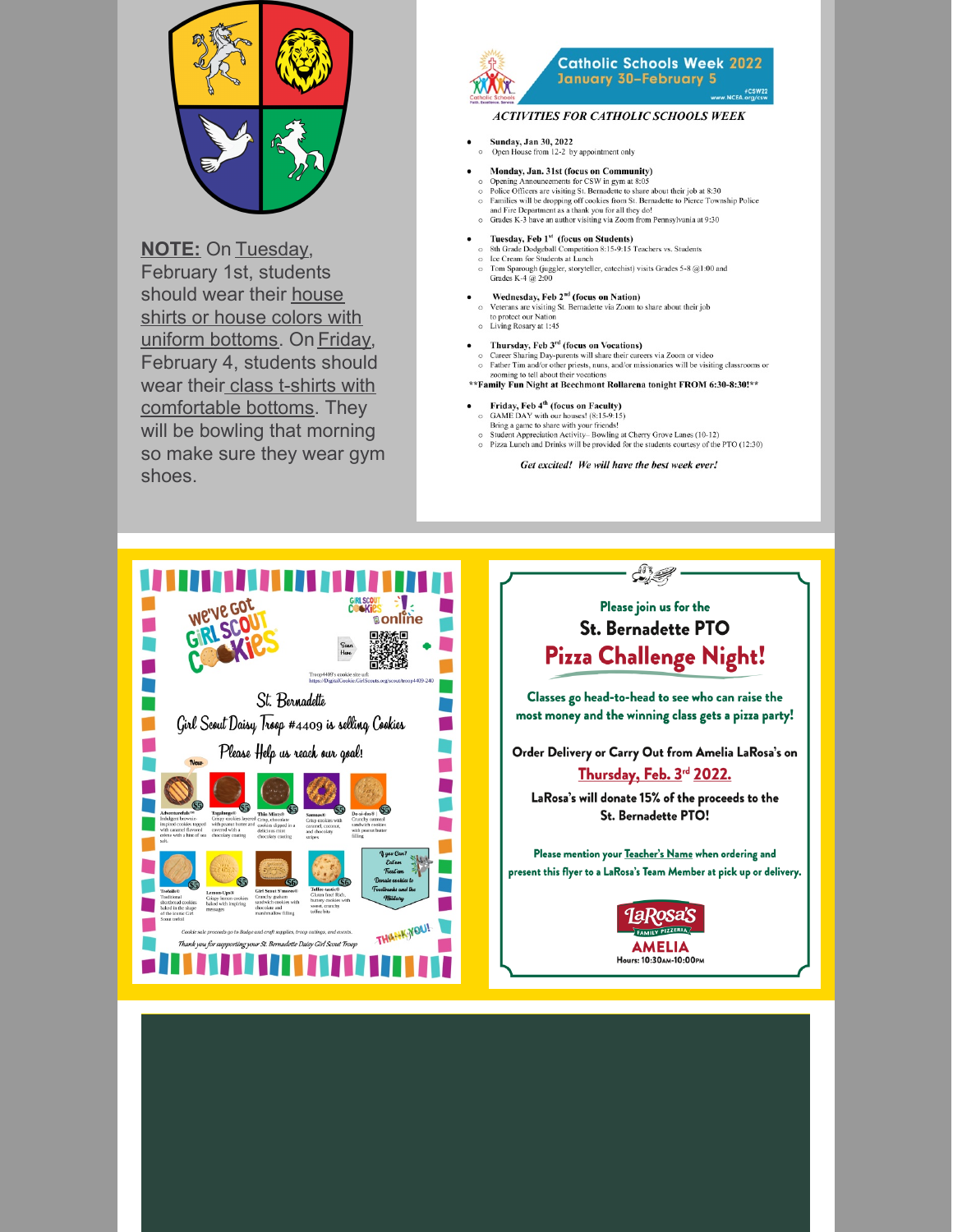| Data Used to Support In-Person Learning        |              |                                         |                                  |                                        |                    |                               |
|------------------------------------------------|--------------|-----------------------------------------|----------------------------------|----------------------------------------|--------------------|-------------------------------|
| 1st Metric: Clermont County                    |              | 2 <sup>nd</sup> Metric: Clermont County |                                  | 3rd Metric: St. Bernadette School data |                    |                               |
| 7 Day Sum of<br>Daily New Cases<br>per 100,000 | Goal:<br><10 | Percent of COVID<br>tests: positive     | Goal: <5% (CDC)<br><3% (Harvard) | Cumulative<br>COVID cases              | Isolated<br>(sick) | Quarantined<br>(well) Current |
| $\downarrow$ 9/20/2021                         | 447          | $\downarrow$ 9/20/2021                  | 10.6%                            | 6                                      | $\Omega$           | $\mathbf{3}$                  |
| $\downarrow$ 9/29/2021                         | 357          | ↑9/29/2021                              | 12%                              | 6                                      | $\bf{0}$           | $\overline{2}$                |
|                                                | 346          | $\downarrow$ 10/4/2021                  | 9.7%                             | 9                                      | $\overline{3}$     | 5                             |
| $+10/11/2021$                                  | 309          | $+10/11/2021$                           | 9.5%                             | 14                                     | 5                  | 40                            |
| $+10/18/2021$                                  | 224          | $+10/18/2021$                           | 7.6%                             | 15                                     | $\overline{2}$     | 3                             |
| $+10/25/2021$                                  | 161          | ↑ 10/25/2021                            | 10.7%                            | 15                                     | $\mathbf{I}$       | $\overline{2}$                |
| $+11/01/20$                                    | 156          | $+11/01/20$                             | 4.4%                             | 16                                     | $\overline{2}$     | 3                             |
| ↑11/08/2021                                    | 167          | ↑ 11/08/2021                            | 5.3%                             | 17                                     | $\overline{2}$     | $\bf{0}$                      |
| ↑11/15/2021                                    | 237          | ↑11/15/2021                             | 6.6%                             | 17                                     | $\mathbf{1}$       | $\bf{0}$                      |
| ↑12/1/2021                                     | 294          | 个12/1/2021                              | 10.2%                            | 18                                     | $\mathbf{1}$       | 4                             |
| ↑12/7/2021                                     | 439          | $+12/7/2021$                            | 9.7%                             | 18                                     | $\theta$           | 9                             |
| 个个1/6/2022                                     | 874          | 个个1/6/2022                              | 21.7%                            | 35                                     | 17                 | 10                            |
| 个个 1/13/2022                                   | 1142         | 个个 1/13/2022                            | 25.8%                            | 40                                     | 5                  | 10                            |
| 个个 1/20/2022                                   | 2334         | 个个 1/20/2022                            | 32.9%                            | 42                                     | $\overline{2}$     | 4                             |
| $+1/27/2022$                                   | 1680         | 1/27/2022                               | 33%                              | 49                                     | $\overline{7}$     | $\overline{1}$                |

## **MARK YOUR CALENDARS!**

### **LOOKING AHEAD...**

- **Sun, Jan 30 Open House (12-2pm, for new families only)**
- **Jan 30 - Feb 5 Catholic Schools Week**

### **ON THE HORIZON...**

- **Fri, Feb. 18 - No School**
- **Mon, Feb 21 - No School**

### **DID YOU KNOW?**

We celebrate Mass as a school on Thursdays at 9:00 a.m. Parents are welcome! Please wear a mask.

### **Volunteer Opportunities**

We've refreshed our Sign-Up links for Lunchroom Help and Recess Duty. Please consider spending time on our campus in these positions. Both of these "jobs" give you an opportunity to see our students socialize and play. Children love seeing their mom or dad on campus - particularly the younger students. (Older students might complain or ask you not to come, but down deep, they're proud of your participation and support!) The links for these signups are in the QUICK LINKS, below.



### **CHESS CLUB**

**Chess Club started last week. All girls and boys 3<sup>rd</sup> grade and** up, who are interested in playing or learning how to play chess, are invited to join Chess Club on Fridays after school from 3:10 until 4:00. Any questions, email **[dhoffmann@stbernadetteamelia.org](https://files.constantcontact.com/9ac56f1f601/afa45a39-8892-4706-8709-ca1701d96fea.pdf?rdr=true) CLICK HERE TO PRINT PERMISSION FORM**

### **BOYS VOLLEYBALL**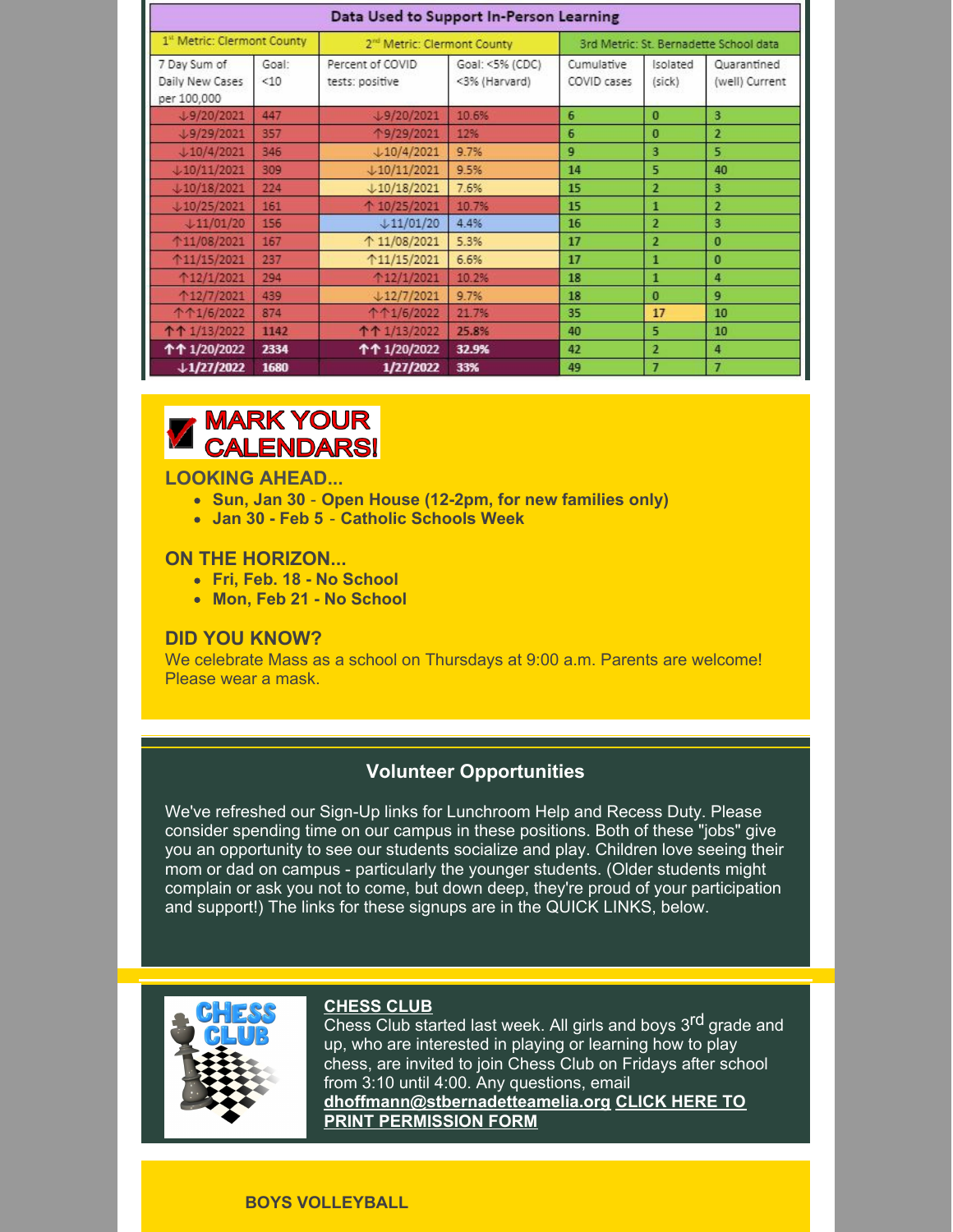

Teams for Boys Volleyball are forming at St. Thomas More and our students are welcome to join! **Click HERE for [registration](https://www.sttmschool.org/apps/news/article/1557007) information** Deadline: February 28

For inquiries concerning Boys' Volleyball, please contact Jill Brickner at **[ptlady@zoomtown.com](mailto:ptlady@zoomtown.com)**



### **TRACK AND FIELD TEAMS ARE FORMING**

St. Thomas More is forming Track and Field teams in the following age groups: K-2, 3-4, 5-6, 7-8.

St. Bernadette students have competed on these teams in the past and are welcome to sign up! Coaches are needed, too.

**Click HERE for [registration](https://www.sttmschool.org/apps/news/article/1557007) information** Deadline: February 28



### **All Volunteers and Staff must register with SafeParish.**

The Archdiocese is now using SafeParish exclusively for safe environment compliance. Even if you have had a Virtus account, you must open an account with SafeParish. Virtus accounts are no longer being used. Instructions for setting up your SafeParish account are **[HERE.](https://www.stbameliaparish.org/safeparish)** New to volunteering? You start by opening a SafeParish account, get the needed on-line training, and learn about any required background checks. Click on the link to get started!

If you are interested in volunteering for cafeteria or playground duty, please see the links below to sign-up through Sign-Up Genius.

### COVID-19 LINKS

**Ohio COVID Vaccine [Program](https://coronavirus.ohio.gov/wps/portal/gov/covid-19/covid-19-vaccination-program) [Quarantine](https://doh.sd.gov/COVID/Calculator/default.aspx) and Isolation Calculator Get the Shot [Ohio](https://gettheshot.coronavirus.ohio.gov/) Search [Available](https://www.solvhealth.com/oh/c/batavia-oh-srv-covid-testing) Vaccine Sites Frequently Asked Questions: [Quarantining](https://coronavirus.ohio.gov/static/docs/COVID-19-Quarantine-FAQs.pdf) Local [Statistics](https://www.nytimes.com/interactive/2021/us/clermont-ohio-covid-cases.html) Myths and Facts: COVID [Vaccine](https://www.cdc.gov/coronavirus/2019-ncov/vaccines/facts.html) [Cincinnati](https://www.cincinnatichildrens.org/patients/coronavirus-information/vaccines/schedule) Children's COVID site** (appointments, information, FAQs, latest research) **[Clermont](https://ccphohio.org/covid-19-vaccine-info/) County Public Health**

## **Quick Links**

**[Newsletters/Handouts](http://stbameliaschool.org/About-Us/Principals-Notes-and-Handouts)**

**[Parent/Student](https://files.constantcontact.com/9ac56f1f601/8d5a24ef-5bbd-42e5-ac9c-565402d649a0.pdf?rdr=true) Handbook**

**Parish [Website](http://stbameliaparish.org/)**

**[Lunchroom](https://www.signupgenius.com/go/20F0F4DA9AA28ABFD0-lunchroom1) help sign-ups**

**Recess duty [sign-ups](https://www.signupgenius.com/go/20f0f4da9aa28abfd0-recess)**

**[FACTS](https://online.factsmgt.com/signin/3XC6B) Login**

**Remind [Sign-up](https://www.remind.com/join/stbsabers)**

**Virtues in Practice (at home [materials](https://www.nashvilledominican.org/wp-content/uploads/PARENT-Guide-VIP-1.pdf) - Year I, Year of Faith)**

**Kroger [Rewards](https://files.constantcontact.com/9ac56f1f601/fbac224c-c902-48f8-93e9-043c6214ce43.pdf?rdr=true)**

**Box Tops [Bonus](https://www.boxtops4education.com/) App**